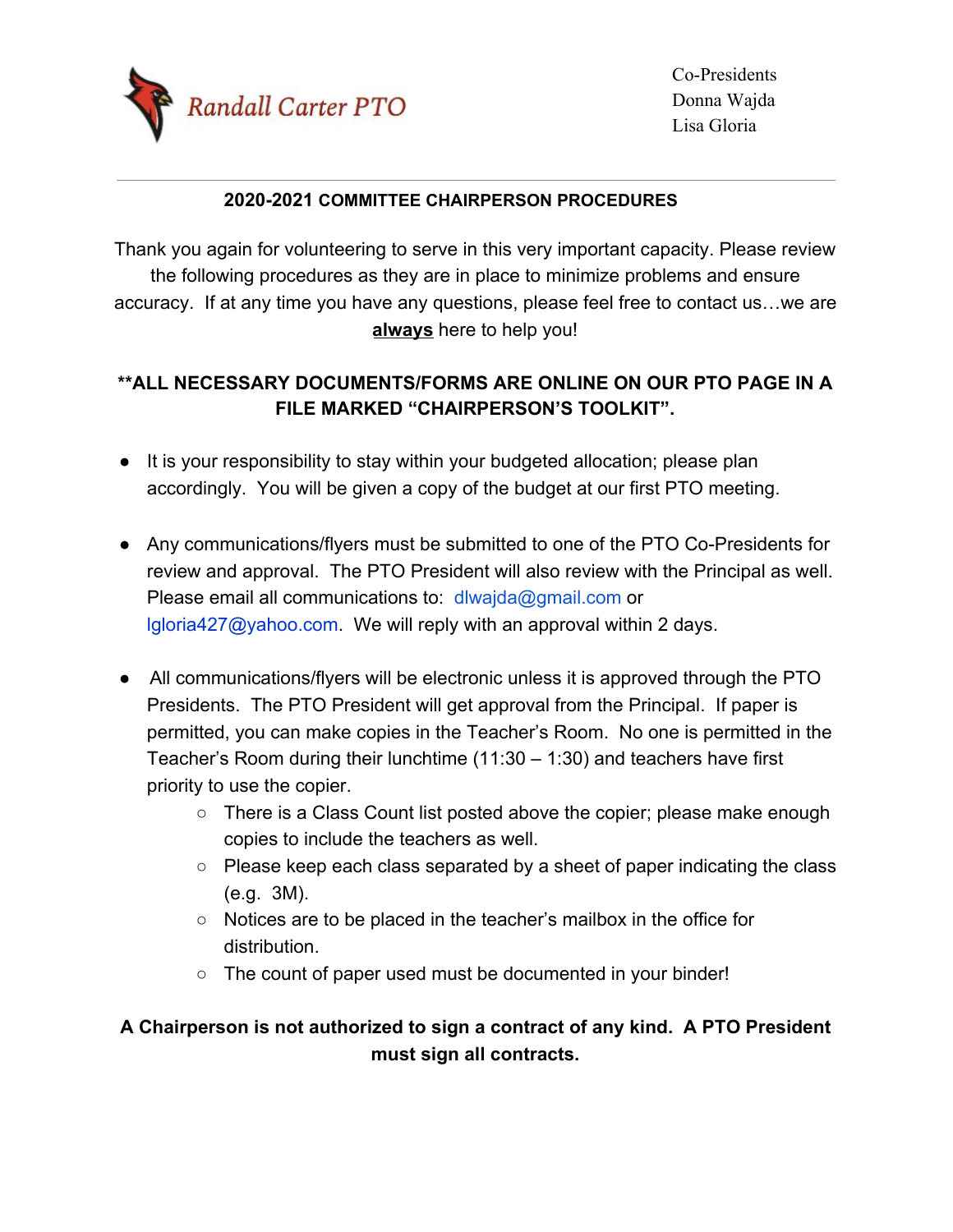- *All Committee Chair people are required to attend all PTO Meetings.*
	- You will be expected to present your status report of your respected committee.
	- $\circ$  If you are unable to attend a meeting, please submit a written status report to Noelle Houghton @ hinoelle@hotmail.com
	- Committee Chair people are the only members permitted to vote for any motions presented in a PTO meeting. **Your vote is important!**
- If your committee is collecting money, you must contact Tanya Palumbo Asst. Treasurer (732-267-3468) to meet and count all monies **within 24 hours**. At no time are funds to be held. Please make sure you have completed a Deposit Register detailing the funds. Fill out both cash and itemized deposit registers and make a copy of each for your binder. \*Please provide Tanya with at least a 3-day notice of expected collections to ensure proper arrangements can be made. You are required to stay with Tanya while the monies are counted and will be given a receipt which must be added to your binder.
- If you need to be reimbursed for funds or need a check for payment, you must first complete a Check Requisition Form (available in the PTO Mailbox in the "Deposit/ Check Req" folder) and attach all receipts. If it is a vendor invoice, you will need to make three copies. One for the treasurer's records, one to go back to vendor with payment and one for your binder! Please place the completed form in the "PTO President" folder for approval. If payment is not going to a vendor, make a copy for your binder and submit the original with the request form.
	- **If any expense exceeds \$250.00 you are not authorized to personally charge or pay for this amount and then seek reimbursement.** You must submit a Check Requisition form for direct vendor payment.
	- **If start-up cash is required, a check request must be submitted to the Treasurer, Maureen Machado, at least three days in advance of the event so she can give you a check to cash.**
- Should your committee require volunteers, please include a Volunteer Request Form as part of your communication. Please be as specific as possible as to your needs and be sure to communicate with and utilize all those who volunteer. The volunteers **MUST** be PTO members. You will need to check with the PTO Membership Chairperson Maureen Machado @ jammjm@optonline.net.
- If your committee requires the use of the school building in any capacity, please submit all proposed dates to the PTO Presidents for approval prior to making any